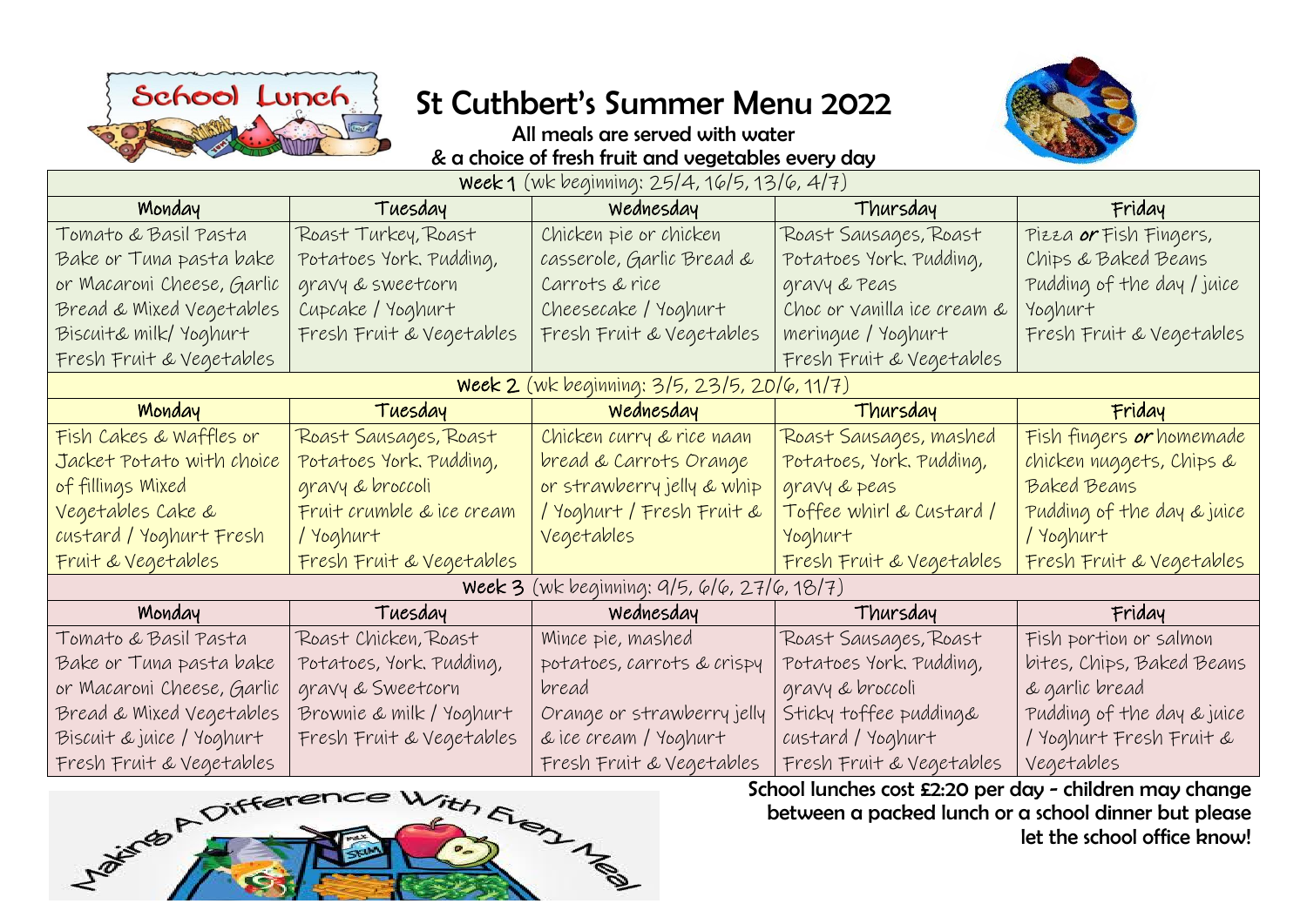## SEE BELOW FOR ALLERGEN INFORMATION FOR ALL MEALS

## **DISHES AND THEIR ALLERGEN CONTENT**

(Note – Please state the name of the cereal(s) containing gluten\*\* in that column AND/OR the name of the nut(s)\* in that column)

| <b>MAIN</b><br><b>DISHES</b>       | 美化     | <b>PB</b>                         | $\mathbf{R}$ | $\overline{\sim}$<br>$\overline{\phantom{a}}$ | <b>COLLES</b> |       | <b>ARTICIPAL</b> |                 | <b>MUSTARD</b> |       | NO      | Ş               |            | <b>CONTROL</b>     |
|------------------------------------|--------|-----------------------------------|--------------|-----------------------------------------------|---------------|-------|------------------|-----------------|----------------|-------|---------|-----------------|------------|--------------------|
|                                    | Celery | Cereals<br>containing<br>gluten** | Crustaceans  | Eggs                                          | Fish          | Lupin | <b>Milk</b>      | <b>Molluscs</b> | <b>Mustard</b> | Nuts* | Peanuts | Sesame<br>seeds | Soya       | Sulphur<br>dioxide |
| <b>Fish cake</b>                   |        | V wheat                           |              |                                               | $\sqrt{ }$    |       | $\sqrt{ }$       |                 | $\sqrt{ }$     |       |         |                 |            |                    |
| Jacket<br>potato<br>fillings       |        |                                   |              |                                               | $\sqrt{ }$    |       | $\sqrt{ }$       |                 | $\sqrt{ }$     |       |         |                 |            |                    |
| Yorkshire<br>pudding               |        | V wheat                           |              | $\sqrt{ }$                                    |               |       | $\sqrt{ }$       |                 |                |       |         |                 |            |                    |
| Pasta                              |        | V wheat                           |              |                                               |               |       |                  |                 |                |       |         |                 |            |                    |
| Crispy /<br>Garlic /<br>Naan bread |        | V wheat                           |              |                                               |               |       |                  |                 |                |       |         |                 |            |                    |
| <b>Sausages</b>                    |        | V wheat                           |              |                                               |               |       |                  |                 |                |       |         |                 | $\sqrt{ }$ | $\sqrt{ }$         |
| Pizza bread                        |        | V wheat                           |              |                                               |               |       | $\sqrt{ }$       |                 |                |       |         |                 |            |                    |
| <b>Fish fingers</b><br>& portion   |        | V wheat                           |              |                                               | $\sqrt{ }$    |       |                  |                 |                |       |         |                 |            |                    |
| Tomato &<br>basil pasta            |        | V wheat                           |              | $\sqrt{ }$                                    |               |       |                  |                 | $\sqrt{ }$     |       |         |                 |            |                    |
| Macaroni<br>cheese                 |        | V wheat                           |              |                                               |               |       | $\sqrt{ }$       |                 |                |       |         |                 |            |                    |
| Chicken<br>casserole               |        | V wheat                           |              |                                               |               |       |                  |                 |                |       |         |                 |            |                    |
| Salmon<br>bites                    |        | V wheat                           |              |                                               | $\sqrt{ }$    |       |                  |                 | $\sqrt{ }$     |       |         |                 |            |                    |
| Quiche                             |        | V wheat                           |              | $\sqrt{ }$                                    |               |       | $\sqrt{ }$       |                 |                |       |         |                 |            |                    |
| Tuna melt                          |        | V wheat                           |              | $\sqrt{ }$                                    | $\sqrt{ }$    |       | $\sqrt{ }$       |                 | $\sqrt{ }$     |       |         |                 |            |                    |
| <b>Cheese melt</b>                 |        | V wheat                           |              | $\sqrt{ }$                                    |               |       | $\sqrt{ }$       |                 | $\sqrt{ }$     |       |         |                 |            |                    |
| <b>Mince pie</b>                   |        | V wheat                           |              |                                               |               |       |                  |                 |                |       |         |                 |            |                    |
| <b>Mashed</b><br>potato            |        |                                   |              |                                               |               |       | $\sqrt{ }$       |                 |                |       |         |                 |            |                    |
| <b>Baked</b><br>beans              |        |                                   |              |                                               |               |       |                  |                 |                |       |         |                 |            | $\sqrt{ }$         |